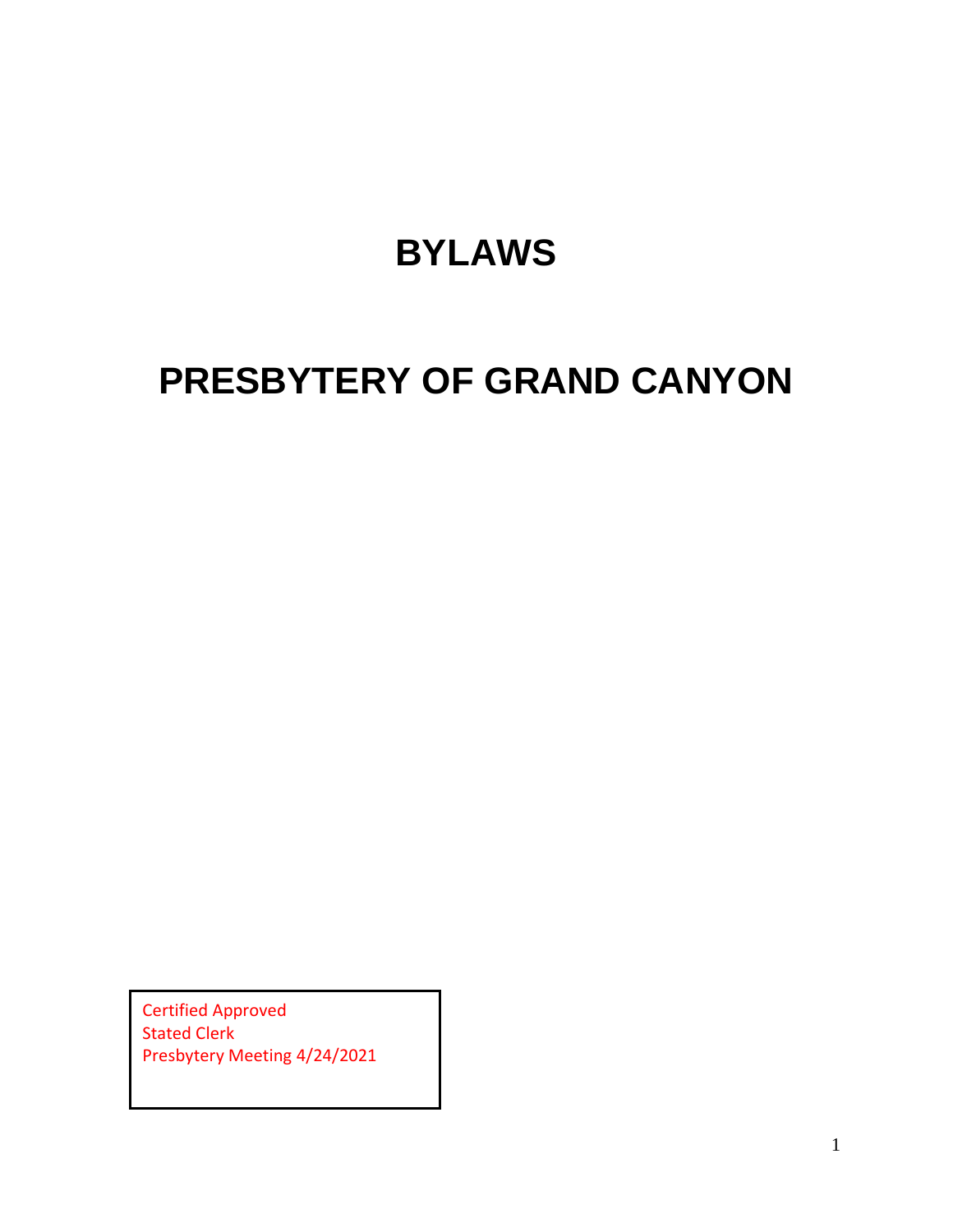#### **BYLAWS OF THE PRESBYTERY OF GRAND CANYON NEWLY REVISED AND ADOPTED MARCH 10, 2012 AMENDED JUNE 9, 2012, April 27, November 2, 2013, January 24, 2014, March 7, 2015, November 4, 2017, and April 24, 2021.**

## **ARTICLE I**

#### **NAME, AFFILIATION, PURPOSE AND BOUNDARIES**

#### **PART 1. NAME AND AFFILIATION**

**B-1.0100. Name and Affiliation**. The Presbytery of Grand Canyon, a presbytery of the Presbyterian Church (U.S.A.)

#### **PART 2. PURPOSE**

**B-1.0200. Purpose**. The Presbytery of Grand Canyon shall exercise all of the rights, responsibilities and authorities assigned to presbyteries in Form of Government, G- 3.03, and all other rights, responsibilities and authorities granted by these Bylaws not inconsistent with the *Book of Order*.

#### **PART 3. BOUNDARIES**

**B-1.0300. Boundaries**. That portion of Utah south of the San Juan River; that portion of Utah lying within the great bend of the San Juan River bounded on the east, south, and west by the San Juan River and on the north by the  $37^{\circ}15'$  line; Navajo County, Apache County, Mohave County, Yavapai County, Coconino County, that part of Yuma County north of the  $33<sup>rd</sup>$  parallel, that part of Maricopa County north of the  $33<sup>rd</sup>$  parallel, that part of Gila County north of the Salt and Black Rivers, that part of Pinal County north of the Salt River Base Line with the addition of the Gila River Indian Reservation, all in the State of Arizona.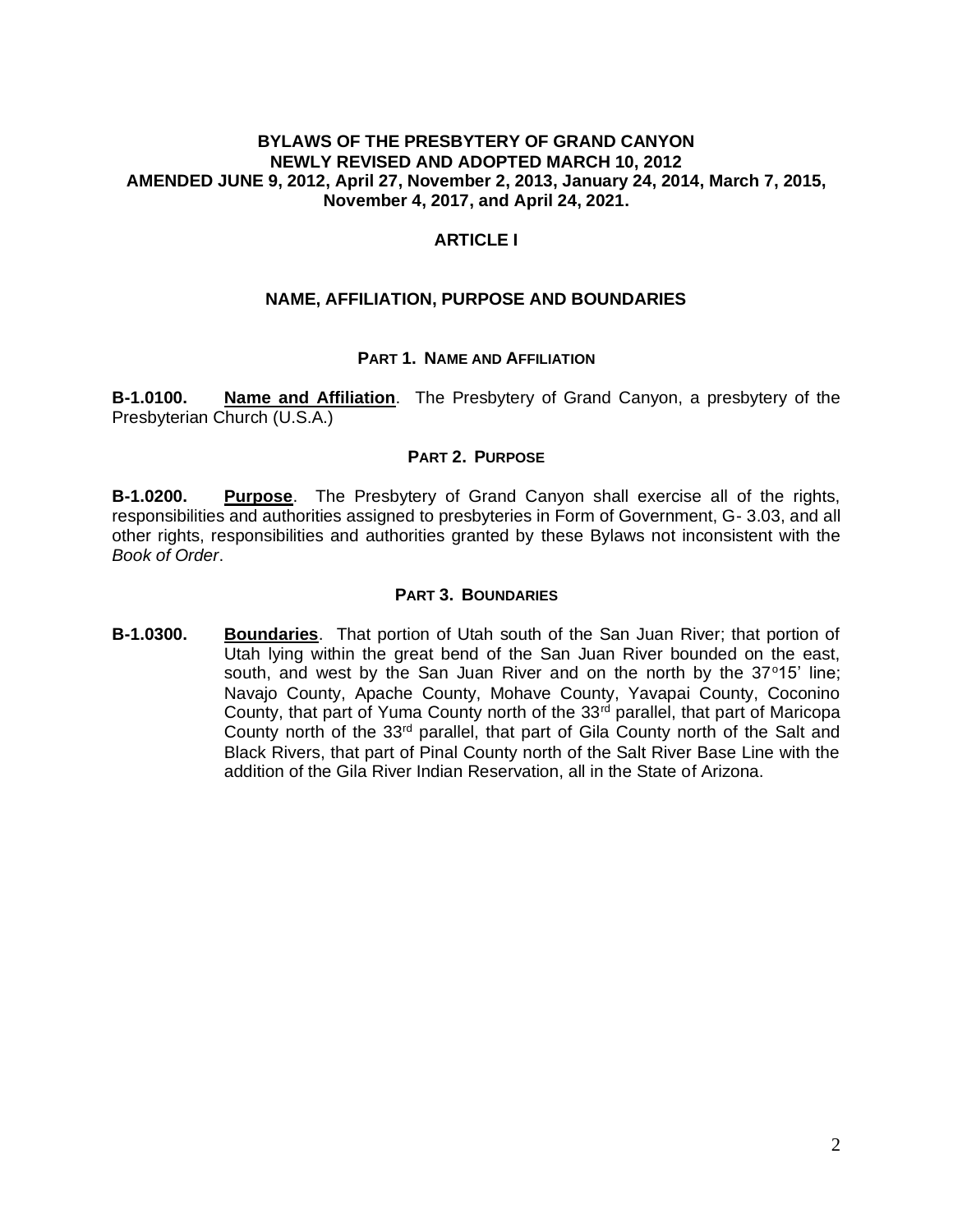## **ARTICLE II.**

### **THE PRESBYTERY**

#### **PART 1. MEMBERSHIP**

**B-2.0100. Members**. The Presbytery of Grand Canyon shall be composed of all the teaching elders in good standing on the rolls of the Presbytery, and of as many ruling elders from each church within its bounds as authorized by the Manual of Administrative Operations. In addition, the following persons shall be enrolled as voting members of Presbytery:

 a. All ruling elders on the Presbytery Leadership Team shall be enrolled as members of Presbytery for the tenure of their office.

 b. All ruling elder chairpersons of Presbytery standing commissions and committees shall be enrolled as members of Presbytery for the tenure of their office.

 c. All Commissioned Ruling Elders, and all Certified Christian Educators who are Ruling Elders from congregations within the presbytery, shall have voice and vote at Presbytery gatherings and be counted as Ruling Elders for purpose of the teaching/ruling elder balancing formula.

d. Whenever the Presbytery Pastor serving the Grand Canyon and de Cristo Presbyteries is a member of de Cristo Presbytery by virtue of residence, the Presbytery Pastor shall also be an *ex officio* member of Grand Canyon Presbytery, with voice and vote.

e. Whenever the Associate Presbytery Pastor/Stated Clerk serving the Grand Canyon and de Cristo Presbyteries is a member of de Cristo by virtue of residence, the Stated Clerk/Associate shall also be an *ex officio* member of Grand Canyon Presbytery, with voice and vote.

**B-2.0110. Management.** The Presbytery of Grand Canyon shares a staff with Presbytery de Cristo and shares in training, meetings and educational events.

#### **PART 2. GATHERINGS**

**B-2.0200. Gatherings of Presbytery**. Presbytery shall hold at least four gatherings annually. At least two of the gatherings shall be stated meetings and at least two meetings shall be integrated with Presbytery de Cristo, for normally the January Annual meeting and the spring meeting. The quorum of the Presbytery shall be any fifteen teaching elder members and the ruling elder members present, provided that at least fifteen churches are represented by elders.

**B-2.0210. Schedule of meetings**. Presbytery meetings shall be approved by the Presbytery Leadership Team. The dates of Presbytery Meetings for each calendar year shall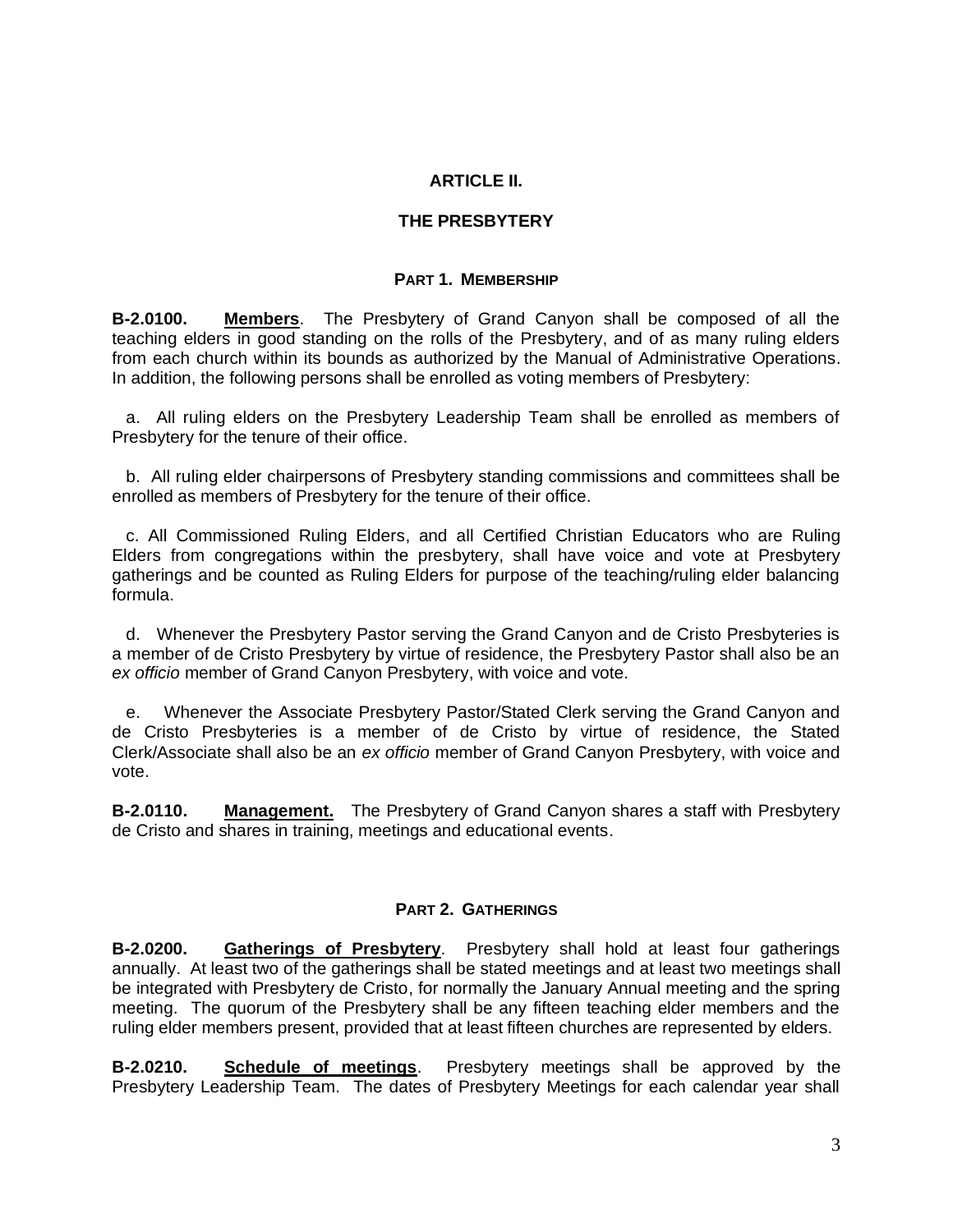be announced at the first meeting of the year. The Annual Meeting of the Presbytery of Grand Canyon shall be held at the first meeting of each calendar year.

**B-2.0220. Special Meetings**. Special meetings may be called in accordance with Form of Government, G – 3.0304 and the Manual of Administrative Operations.

**B-2.0230. Meeting Agenda**. At each stated meeting, there shall be worship, and Presbytery shall celebrate communion at each of the stated meetings when meeting in a public setting and when not in violation of health restrictions.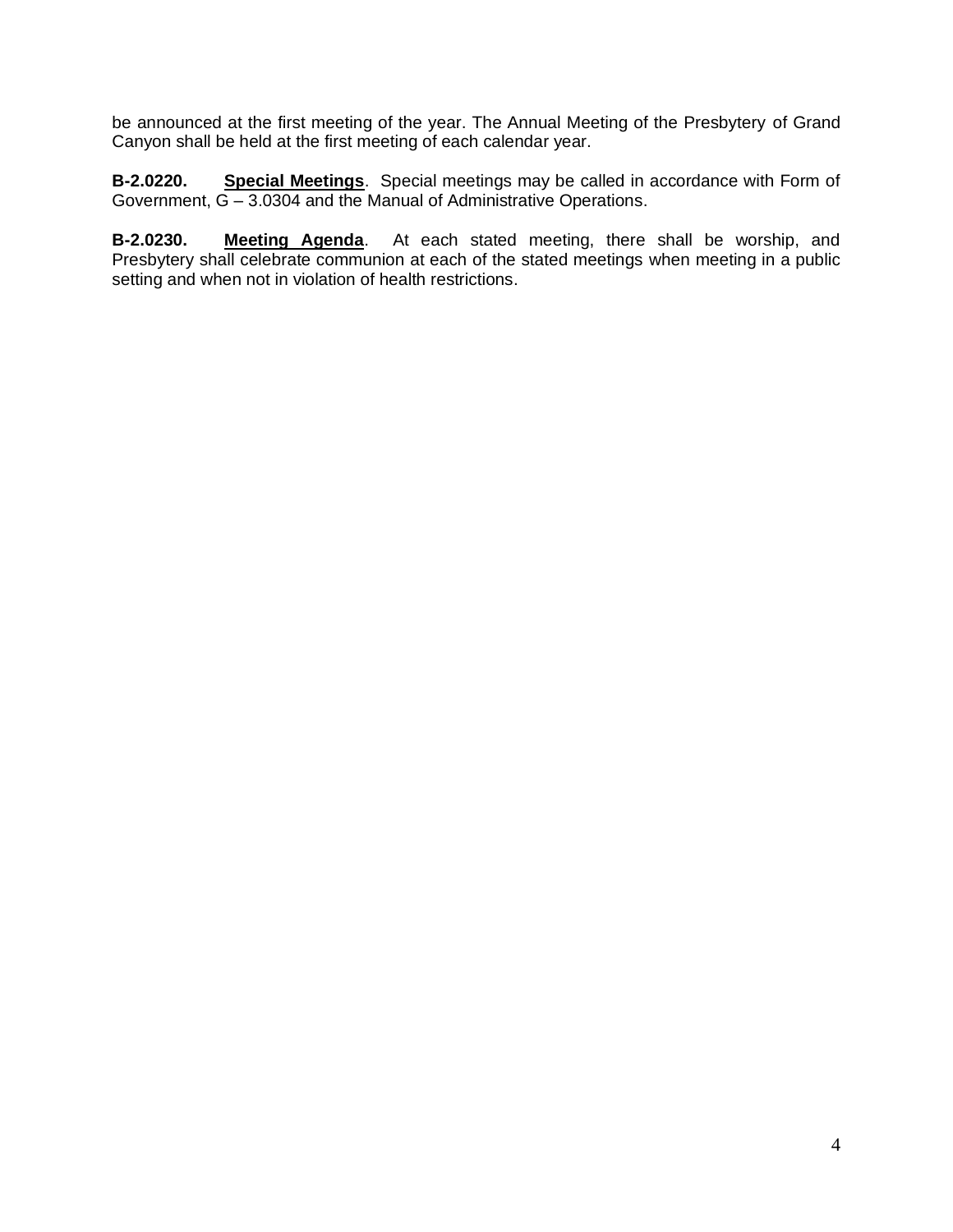## **ARTICLE III.**

## **OFFICERS AND STAFF OF PRESBYTERY**

### **PART 1. OFFICERS**

**B-3.0100. Officers of Presbytery**. The officers of Presbytery shall be: a moderator, a moderator-elect, a stated clerk, a Presbytery Pastor, and a treasurer. Selection, terms of office, and duties shall be as provided in the Manual of Administrative Operations.

### **PART 2. PROFESSIONAL, ADMINISTRATIVE AND VOLUNTEER STAFF**

**B-3.0200.** Presbytery may hire professional, administrative, and volunteer staff as recommended by the Combined Personnel Team. The process of election or hiring, position descriptions, method of performance review, and manner of termination shall be as provided in the Manual of Administrative Operations.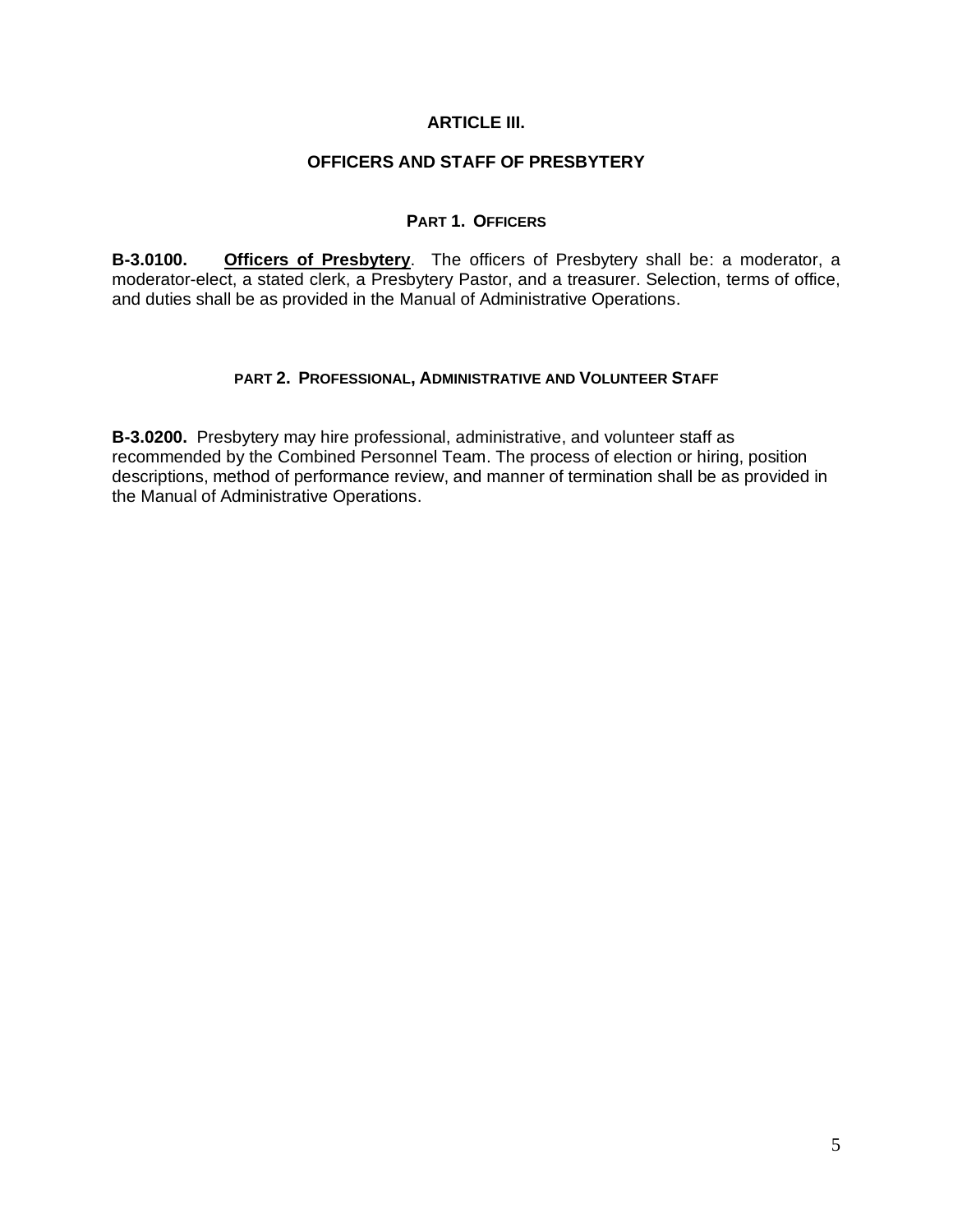## **ARTICLE IV.**

## **LEADERSHIP TEAM and BOARD OF TRUSTEES**

### **PART 1. MEMBERS**

**B-4.0100. Members of Presbytery Leadership Team**. There shall be a Presbytery Leadership Team. The Presbytery Leadership Team shall consist of fourteen voting members. The members shall be: twelve members-at-large elected from the Presbytery for three-year terms, and the Moderator and Moderator-elect of Presbytery, who serve as ex-officio members with voice and vote. The Presbytery Pastor, Stated Clerk, Treasurer, PWP Moderator, Presbytery staff, and Network Leadership if requested by Leadership Team liaison serve as exofficio members with voice but without vote. None of the ex-officio members may serve simultaneously as one of the twelve elected members.

 a. Care shall be taken that there be, as nearly as practicable, an equal balance between teaching elders and ruling elders and that there be geographic, age, sex and ethnic representation on the Presbytery Leadership Team.

 b. When a member is absent from three consecutive meetings without being excused by the Presbytery Leadership Team for good cause, it shall be deemed that such person has resigned. The chairperson shall so inform the Operations Committee and it shall propose a name to fill the unexpired term of this person.

**B-4.0110. Election of Leadership Team Members-at-Large**. There shall be twelve members-at-large divided into three classes in staggered three-year terms. Each incoming class shall be elected at the last stated meeting of Presbytery of a calendar year, to take office the day following the Annual Meeting. A member-at-large of the Presbytery Leadership Team having served two three-year terms shall be ineligible for re-election until one year has elapsed.

#### **PART 2. OFFICERS, MEETINGS, AND DUTIES OF PRESBYTERY LEADERSHIP TEAM**

**B-4.0200. Officers of Presbytery Leadership Team**. The Presbytery Leadership Team shall annually elect a Moderator and Moderator-elect from its members. The Presbytery Stated Clerk shall be the clerk of the Leadership Team.

**B-4.0210. Meetings and duties.** Meetings, duties and responsibilities of the Leadership Team shall be as provided in the Manual of Administrative Operations.

**B-4.0220. Powers of Commission.** In matters delegated to it for action on behalf of the Presbytery, the Leadership Team has the power and authority of an administrative commission.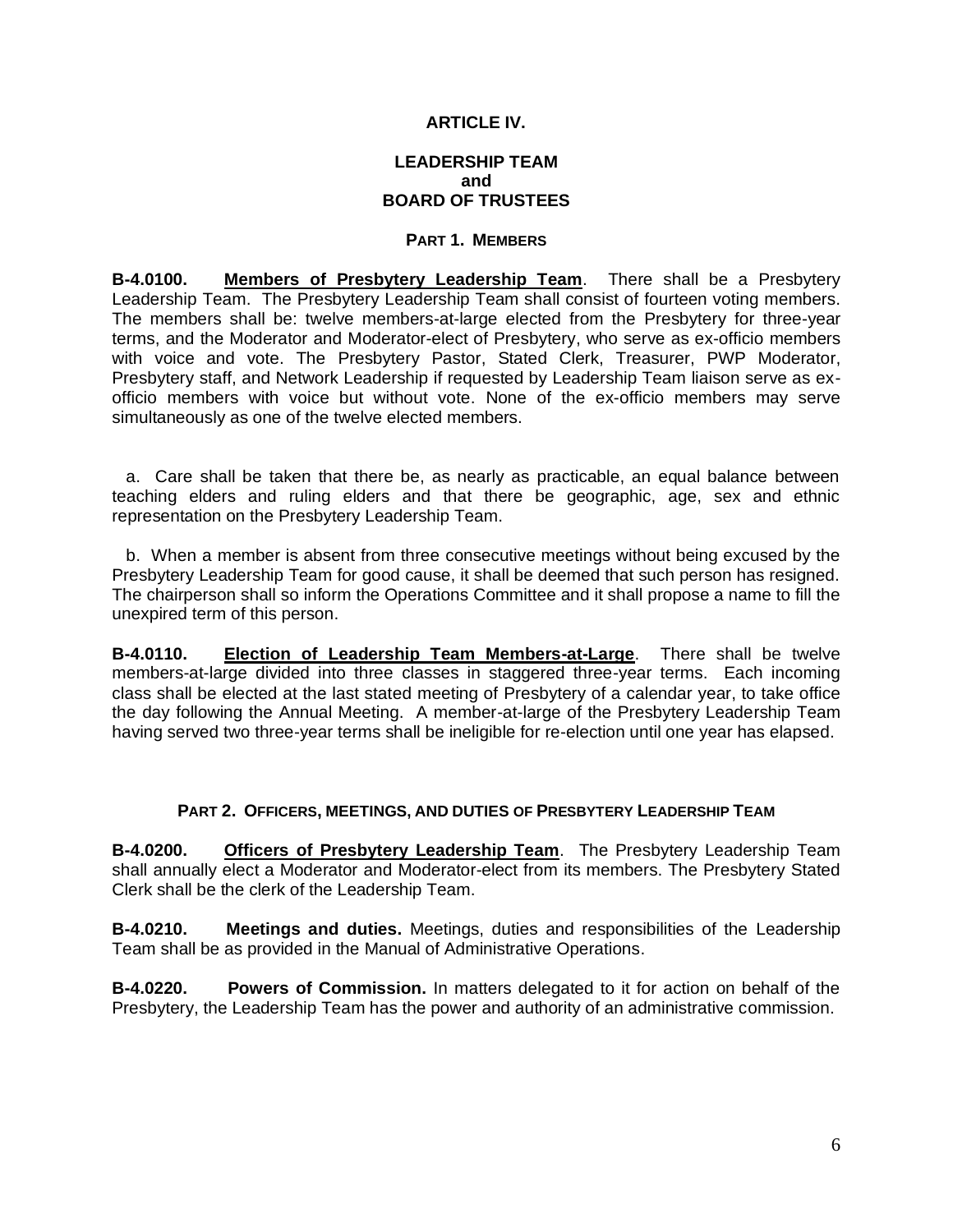#### **PART 3. BOARD OF TRUSTEES**

**B-4.0300. Presbytery Leadership Team as Board of Trustees**. The voting members of the Presbytery Leadership Team shall be the Board of Trustees of Presbytery and the Moderator of the Presbytery Leadership Team shall be President of the Trustees. The Board of Trustees shall transact such business as may be referred to it by Presbytery, or required of it under the Articles of Incorporation. The Board of Trustees shall meet at such times as they may elect, upon call of its chairperson, or of any three of its members. The Stated Clerk shall serve as secretary of the Trustees and be responsible to administer its actions.

 a. Trustees shall be responsible for the financial management of the property held by Presbytery.

 b. The Trustees shall assume all responsibilities and be liable for all previously incurred obligations of the Trustees of the Corporation of the Presbytery of Grand Canyon, and shall act in every capacity in which the Trustees of the Corporation have hitherto acted.

 c. The Trustees shall have the authority in the name of Presbytery to buy and sell property, to negotiate and subordinate mortgages, sign notes and take any other action necessary to assist churches in their development. Necessary legal and official documents and papers may be signed by any two of the following: Members of the Board of Trustees, the Secretary of the Trustees, and Officers of the Presbytery. Documents and papers pertaining to real estate matters which have been previously approved by the Board of Trustees shall require one signature and may be signed by the Secretary or an Officer of the Corporation.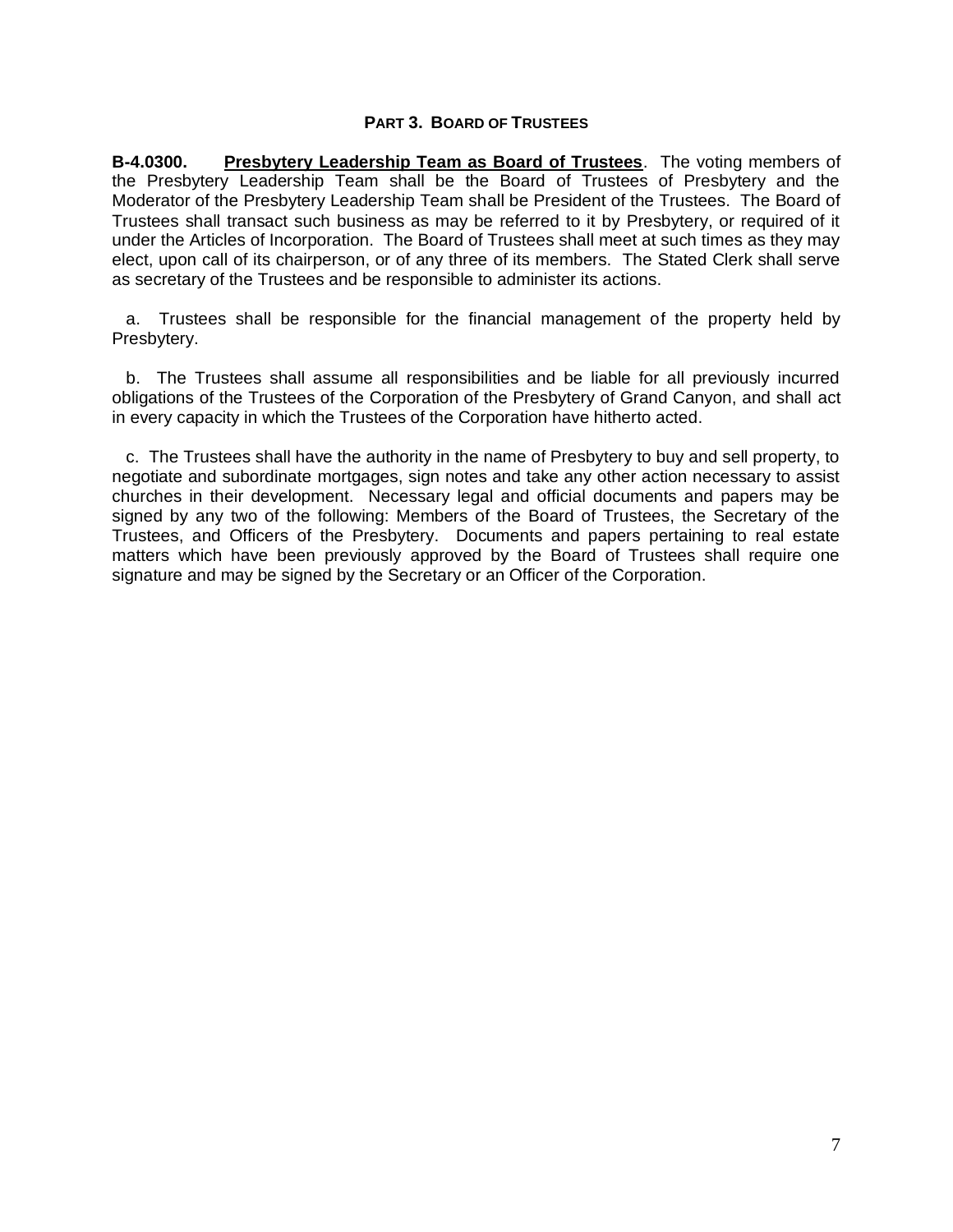## **ARTICLE V.**

## **PERMANENT COMMISSIONS**

**B-5.0100. Permanent Judicial Commission.** The permanent judicial commission shall be established as provided in the *Rules of Discipline*, D 4.0100. The commission shall consist of nine members, five teaching elders and four ruling elders. Members shall be elected for threeyear staggered terms. The permanent judicial commission shall exercise the judicial functions of Presbytery as set forth in the *Book of Order*. The permanent judicial commission shall be accountable to the stated clerk of Presbytery only for transmission of its decisions to Presbytery, which decisions shall be considered final judgment unless appealed to a higher governing body.

**B-5.0200. Commission on Ministry.** There shall be a Commission on Ministry consisting of twenty-seven (27) members equally divided between teaching and ruling elders who shall be elected by Presbytery. The commission shall exercise all responsibilities contained in Form of Government G-3.0307, and the Manual of Administrative Operations.

 a. The commission may act on behalf of presbytery in the following actions, and any others delegated in the Manual of Administrative Operations:

- (1) New moderators of congregations;
- (2) Calls issued by churches found in order;
- (3) Present calls for services of the members of this presbytery;
- (4) Dissolution of the pastoral relationship in cases where the congregation and pastor concur;
- (5) Dismissal of ministers to other presbyteries;
- (6) Grant a minister from another presbytery, having a call or contract within the bounds of this presbytery, permission to labor within this presbytery's bounds;
- (7) Appoint administrative commissions for the purpose of ordination and/or installation;
- (8) Approve parish associate agreements between congregations and members of this presbytery; and
- (9) Approve requests for honorable retirement.

 b. All actions of the commission pursuant to subsection "a" shall be reported to the next stated meeting of Presbytery and Presbytery Leadership Team.

**B-5.0300. Commission on Preparation for Ministry.** There shall be a Commission on Preparation for Ministry. The commission shall have fifteen (15) members. Responsibilities of the commission shall include, but not be limited to, giving guidance to and having oversight of applicants and candidates for church vocations as provided in Form of Government, G-2.06 and the Manual of Administrative Operations.

 a. The commission may act on behalf of Presbytery in the dismissing of candidates under care to other presbyteries and other actions delegated in the Manual of Administrative Operations.

 b. All actions of the commission pursuant to this section, subsection "a" shall be reported to the next stated meeting of Presbytery and Presbytery Leadership Team.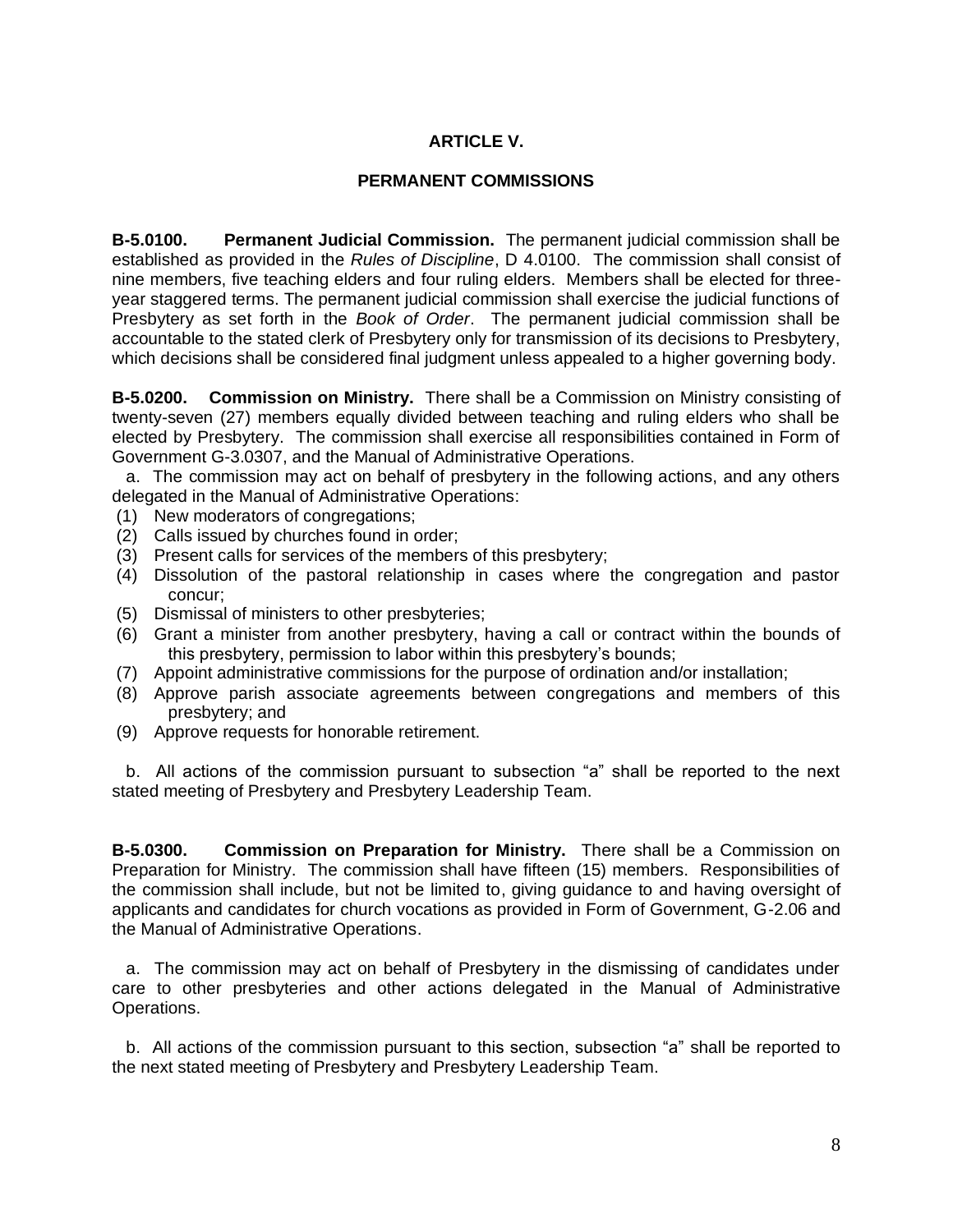**B-5.0400. Property Commission.** The members of the Resources Committee shall also be elected as members of the Property Commission, with authority to make property decisions up to one million dollars (\$ 1,000,000) in value, with the exception of vacant land. The Property Commission shall recommend actions on property matters of greater value, or any actions involving vacant land, to the Board of Trustees. "Vacant land" means property which has no church buildings constructed anywhere on the parcel or parcels involved.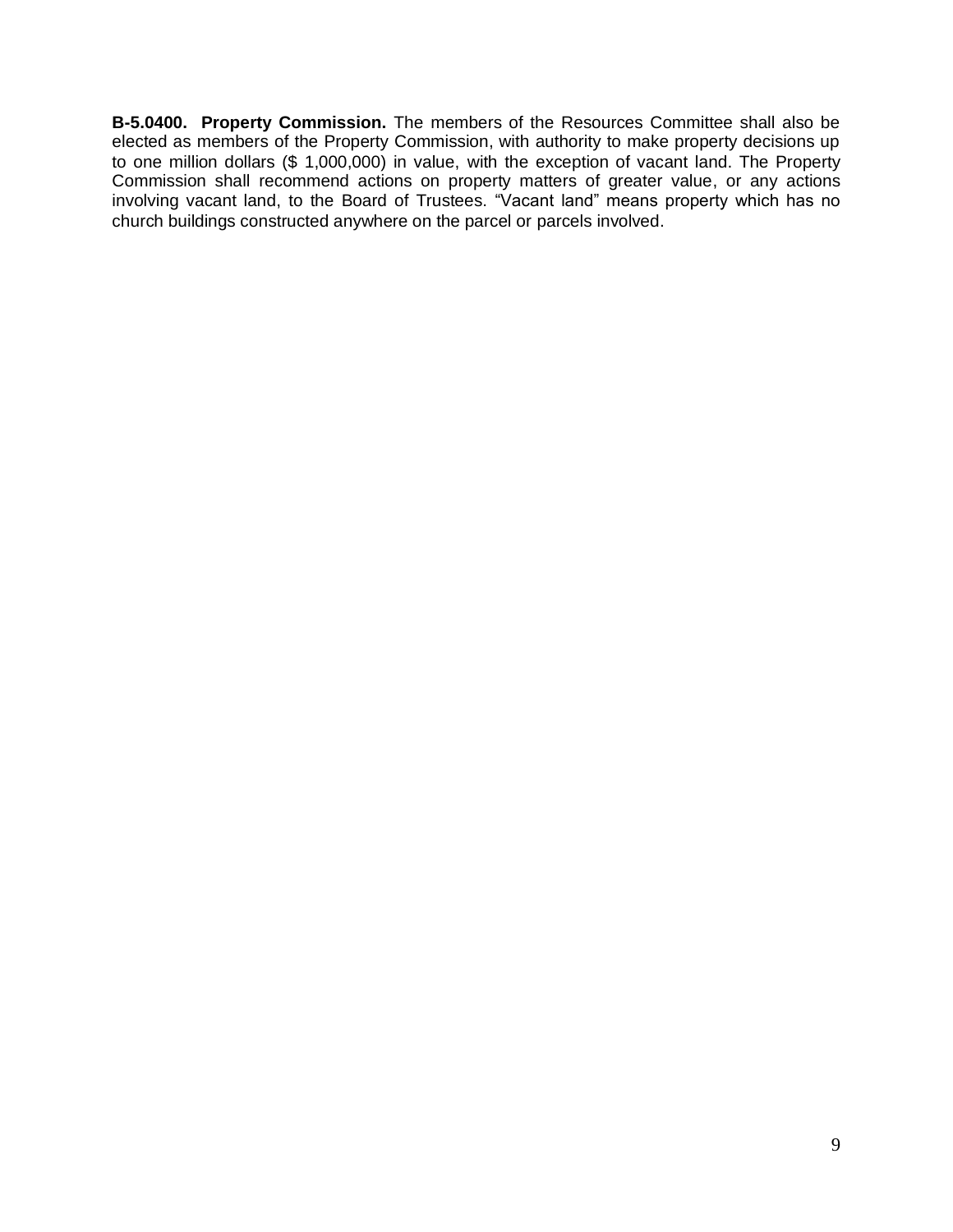## **ARTICLE VI.**

## **COMMITTEES, TEAMS AND NETWORKS OF PRESBYTERY**

#### **PART 1. GENERAL PROVISIONS GOVERNING ALL COMMITTEES OF PRESBYTERY**

The general provisions for all permanent, program and standing committees, teams and networks of the Presbytery are set forth in the *Book of Order* and Manual of Administrative Operations. The same provisions shall also govern special committees to the extent consistent with the charge of the special committee.

### **PART 2. THE PERMANENT COMMITTEES FOR ORGANIZATION MANAGEMENT WITH A SHARED STAFFING PLAN**

**B-6.0200. The Permanent Committees for the Shared Staffing Plan.** The permanent committees for combined staffing plan shall be:

- a. Combined Personnel Team
- b. Combined Finance Team

Their duties and responsibilities shall be set forth in the Manual of Administrative Operations.

## **PART 3. THE PERMANENT COMMITTEES AND TEAMS OF PRESBYTERY**

**B-6.0300. The permanent committees of Presbytery**. The permanent committees of Presbytery shall be:

- a. Operations Committee; and
- b. Resources Committee;

Their duties and responsibilities shall be set forth in the Manual of Administrative Operations.

**B-6.0310. The permanent teams of Presbytery.** The permanent ministry team of the Presbytery shall be Congregational Resourcing Team. The duties and responsibilities shall be set forth in the Manual of Administrative Operations.

**B-6.0320. Other entities.** The Presbytery may establish such other networks, teams, and committees as it finds necessary for its mission. Provisions for such entities shall be set forth in the Manual of Administrative Operations.

**B-6.0330. The Nominating Process**. The Operations Committee shall be responsible for nominations to Presbytery commissions, committees, teams, and other nominations as designated in the Manual of Administrative Operations. The Operations Committee may designate a subcommittee for this purpose, so long as the subcommittee is broadly representative of the Presbytery, as required by G-3.0111.

**B-6.0340. The Operations Committee Serves as the Committee on Representation**. The responsibilities of the Operations Committee shall comply with the Form of Government for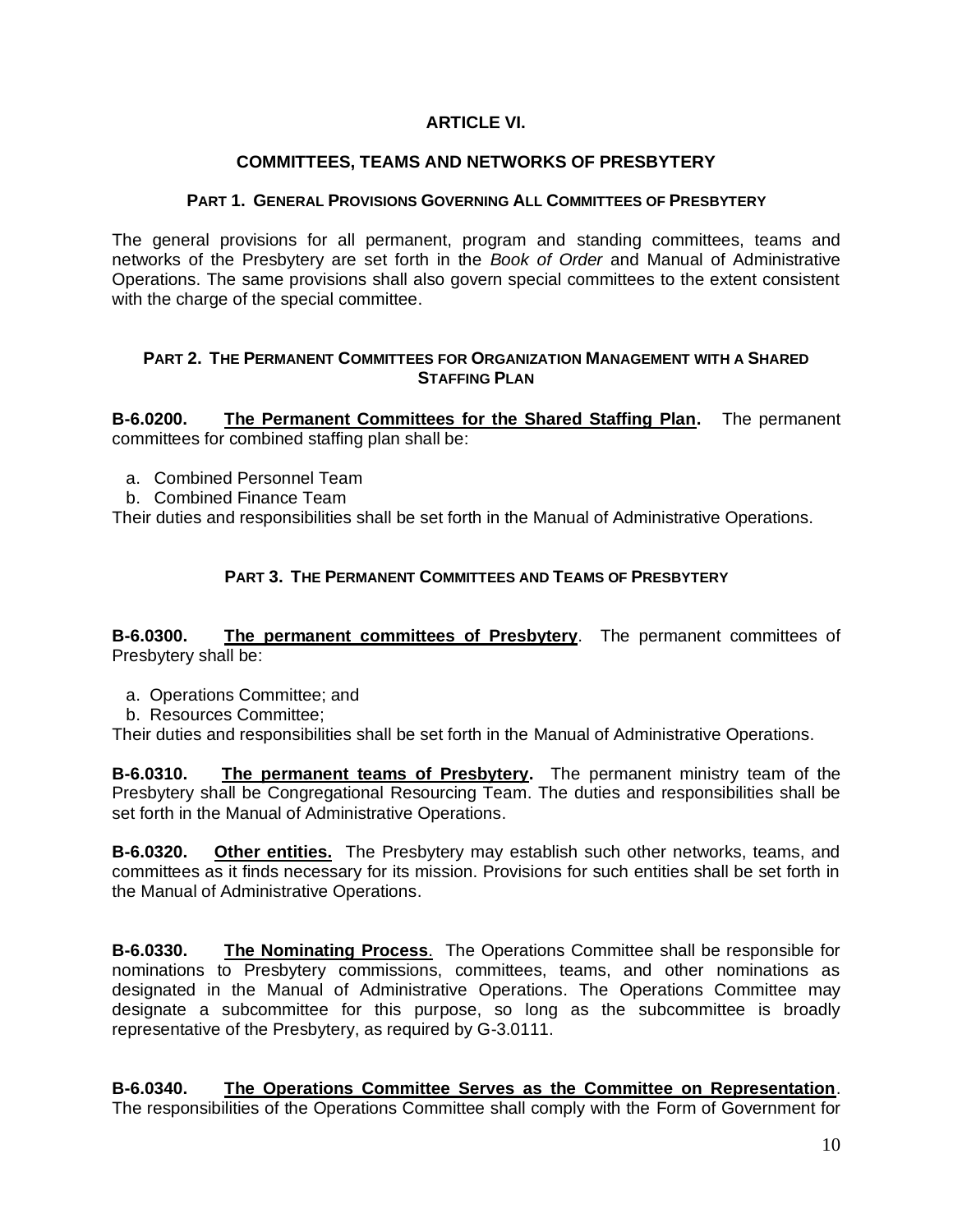the procedures and mechanisms for promoting and reviewing the Presbytery's commitment to inclusiveness and representation as required by Form of Government F-1.0403 and G-3.0103.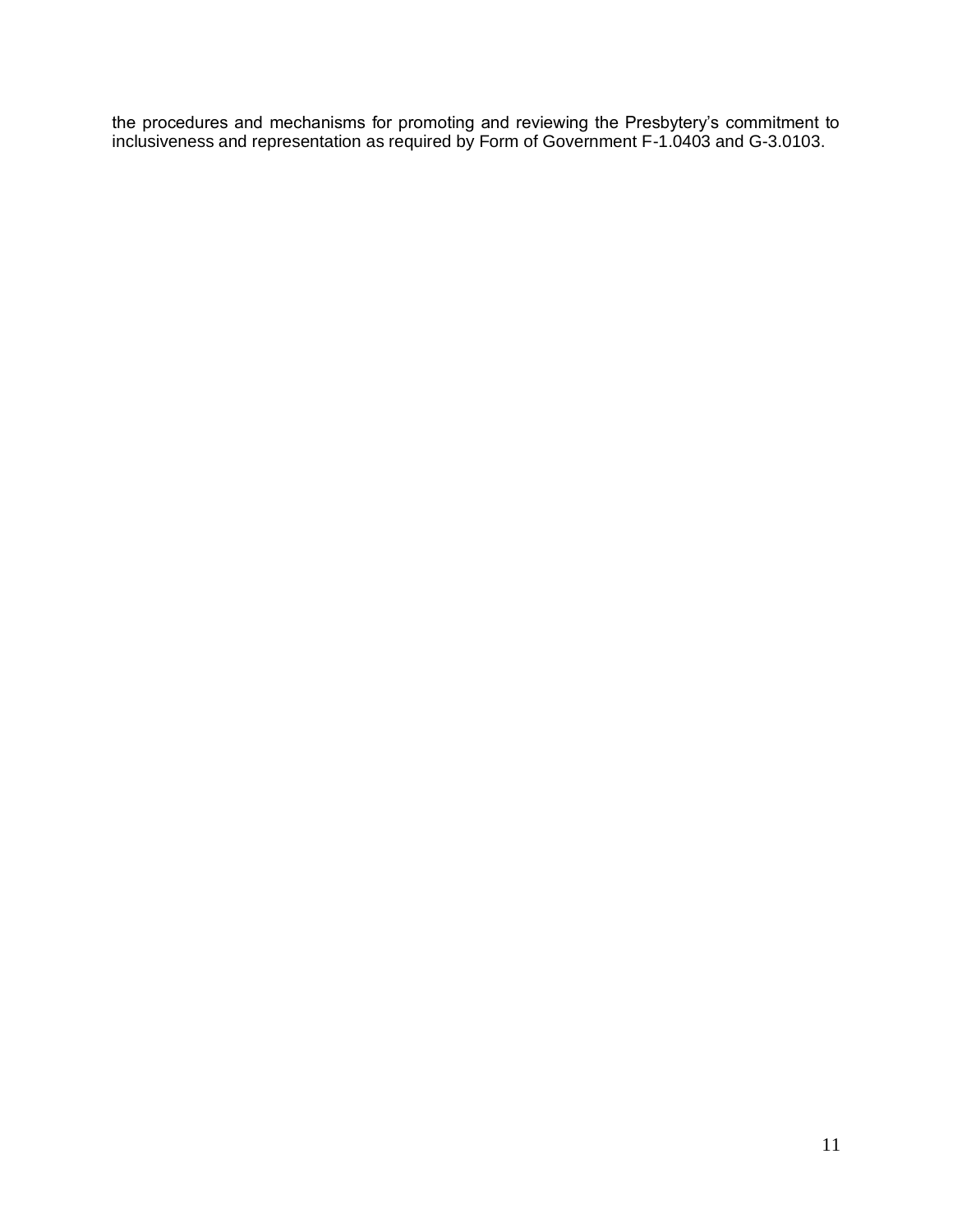# **ARTICLE VII ECCLESIASTICAL RELATIONSHIPS**

**B-7.0100. Election of teaching elder commissioners to General Assembly and Synod.**  The Operations Committee shall present names of teaching elder nominees for election as commissioners and alternates to the General Assembly and Synod, taking into consideration: (a) the teaching elder's particular qualifications to serve at General Assembly and Synod with their services in the presbytery to be given primary consideration, (b) they shall ordinarily have been a member of the presbytery for three years (c) have demonstrated consistent attendance at meetings of the presbytery and (d) actively served as a member of a presbytery commission, committee or the presbytery Leadership Team for at least one three-year term. Where there is more than one teaching elder in a particular church, only one shall be elected in any given year. Nominations from the floor for teaching elder commissioner nominees to the General Assembly shall be made at the second regular scheduled presbytery meeting.

a. The names of teaching elder nominees for General Assembly commissioner shall be given to the stated clerk for distribution at the second and third regular scheduled meetings of Presbytery. The stated clerk shall also distribute at these meetings a list of all teaching elders in the Presbytery, stating the year of their ordination or reception into the Presbyterian Church (U.S.A.)*,* the date of reception into the membership of the presbytery, their attendance at presbytery meetings for the most recent two years, and their most recent service as commissioner to General Assembly and Synod.

b. The teaching elder commissioners to General Assembly shall be elected at the third regular scheduled presbytery meeting in the year prior to the year in which the General Assembly will be held.

c. The teaching elder commissioners to Synod shall be elected annually in the third regular scheduled presbytery meeting of the year.

**B-7.0110. Election of ruling elder commissioners to General Assembly and Synod.**  Ruling Elder and alternate commissioners to General Assembly and Synod shall be elected by Presbytery upon nomination by sessions of a ruling elder commissioner nominee from designated churches. In making the determination of the designated churches invited to nominate a ruling elder commissioner nominee*,* the Operations committee will take into consideration: (a) the date of the church's most recent representation at General Assembly and Synod by a ruling elder commissioner or teaching elder, (b) the church's representation by ruling elder delegates at meetings of Presbytery, and (c) the size of the active membership of the church. So far as possible, the Operations Committee shall take into account geographical distribution, and shall consider also the possibility of nominating staff personnel. When a teaching elder of a particular church has been elected, that church will not be represented as well by a ruling elder that year.

a. The Operations Committee shall give names of churches nominating ruling elder commissioner nominees to General Assembly, and the nominee's name from each church to the stated clerk for distribution at the second regular scheduled meeting of Presbytery. The stated clerk shall also, at the second regular scheduled meeting, distribute a list of all the churches in the Presbytery*,* the most recent times that they were represented by a ruling elder commissioner at General Assembly*,* and the record of attendance of their ruling elder commissioners at presbytery meetings for the most recent two-year period.

b. Nominations from the floor for additional ruling elder commissioner nominees for General Assembly shall be made at the second regular scheduled meeting of Presbytery.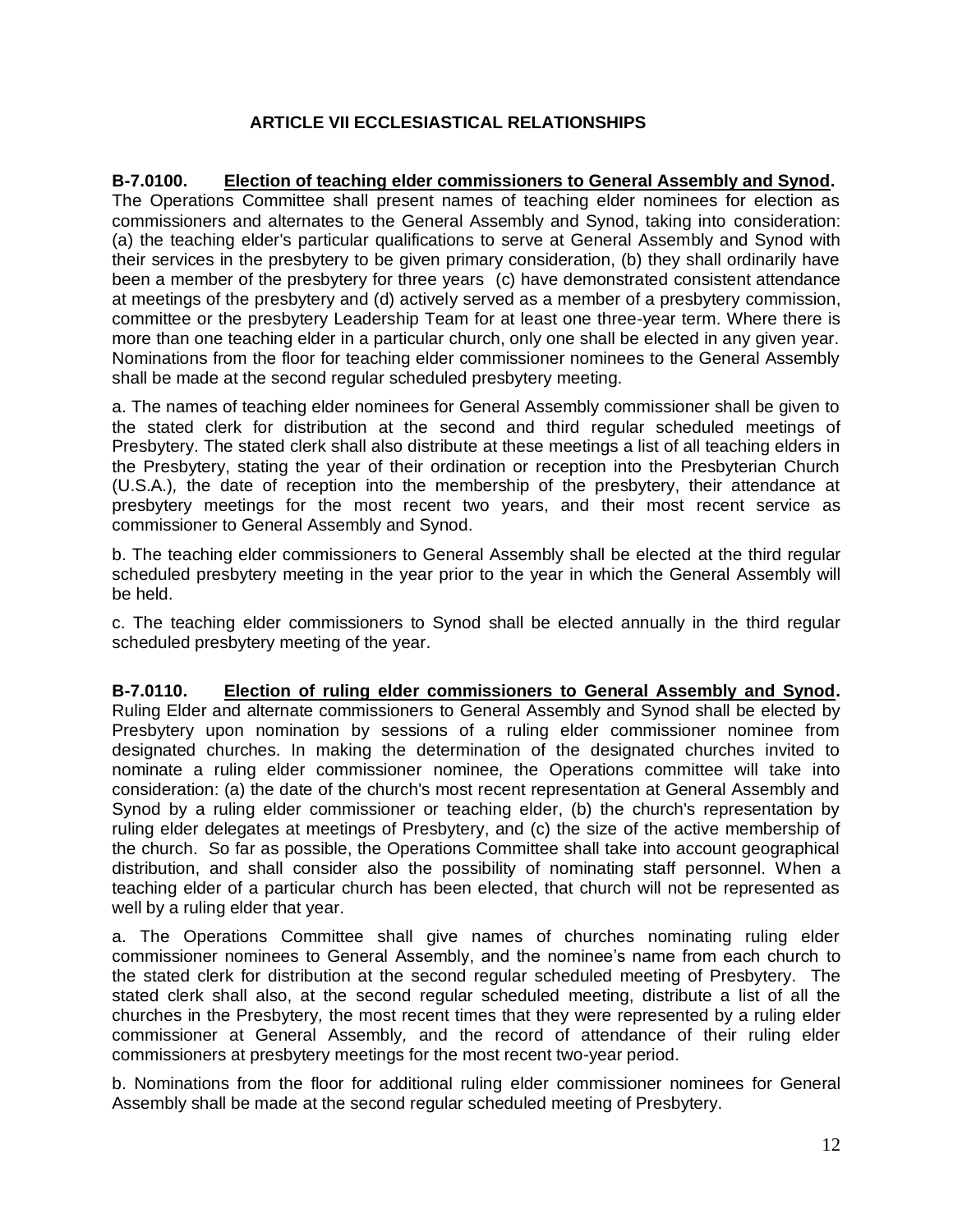c. Ruling Elder commissioners and alternates to General Assembly shall be elected by Presbytery at the third regular scheduled presbytery meeting in the year prior to the year in which the General Assembly will be held, from those ruling elder commissioner nominees placed in nomination at the previous second meeting by Sessions of designated churches and/or nominated from the floor at the previous second meeting.

d. The Operations Committee shall give the names of the churches nominating synod commissioners to the stated clerk for distribution at the second regular scheduled meeting of the Presbytery. The stated clerk shall also at the second regular scheduled meeting distribute a list of all the churches in Presbytery and when they were most recently represented by a ruling elder at Synod.

e. After any nominations from the floor, the churches nominating ruling elder commissioners to Synod shall be elected at the third regular scheduled presbytery meeting.

**B-7.0120. Election of young adult advisory delegates to General Assembly and Synod.** A Young Adult Advisory Delegate and alternate to General Assembly shall be nominated and elected at the third regular scheduled meeting of Presbytery. A Young Adult Advisory Delegate to Synod shall be nominated and elected at the second regular scheduled stated Presbytery meeting. The Presbytery Operations Committee shall present a slate of Young Adult Advisory Delegates for General Assembly and Synod at the appropriate meeting of Presbytery. These nominations shall include a brief biographical sketch or resume, or both, of each nominee, as well as endorsement by his/her Session.

# **B-7.0200. General provisions regarding elections for General Assembly**

a. In making their determination of a ruling elder commissioner nominee sessions shall give consideration to the individual's experience in the local church, their experience and knowledge in service to the work of a presbytery, their experience as a member of a presbytery committee or the presbytery Leadership Team, their service as a ruling elder commissioner/delegate to the presbytery for a two-year period of time and their knowledge of the mission and witness of the Presbyterian Church (U.S.A.) beyond the local level.

b. The Operations Committee shall provide a form for all teaching and ruling elder nominees to submit written statements to the Committee regarding their confession of faith and knowledge of current issues before the denomination. In addition, they will be asked to answer in their written statement the following questions:

1. Describe your relationship with Jesus Christ and its effect on your life.

2. What do you believe the role of the church is in today's world and how have you been involved?

3. Why do you wish to serve as a General Assembly Commissioner?

c. All nominees must indicate availability to report to the presbytery at the meeting following General Assembly and to be available for contact with churches and presbytery committees during the years between meetings of the General Assembly.

d. The Operations Committee will prepare a list of nominees which will be submitted with the nominees' written statements with the call to the presbytery meeting at which the election will take place.

e. Each nominee will be given a maximum of three minutes to speak to their written statements. Questions of the nominees from the floor shall not be permitted.

f. The election of teaching elder commissioners, ruling elder commissioners and for a young adult advisory delegate shall be by secret ballot after the presbytery has had an opportunity to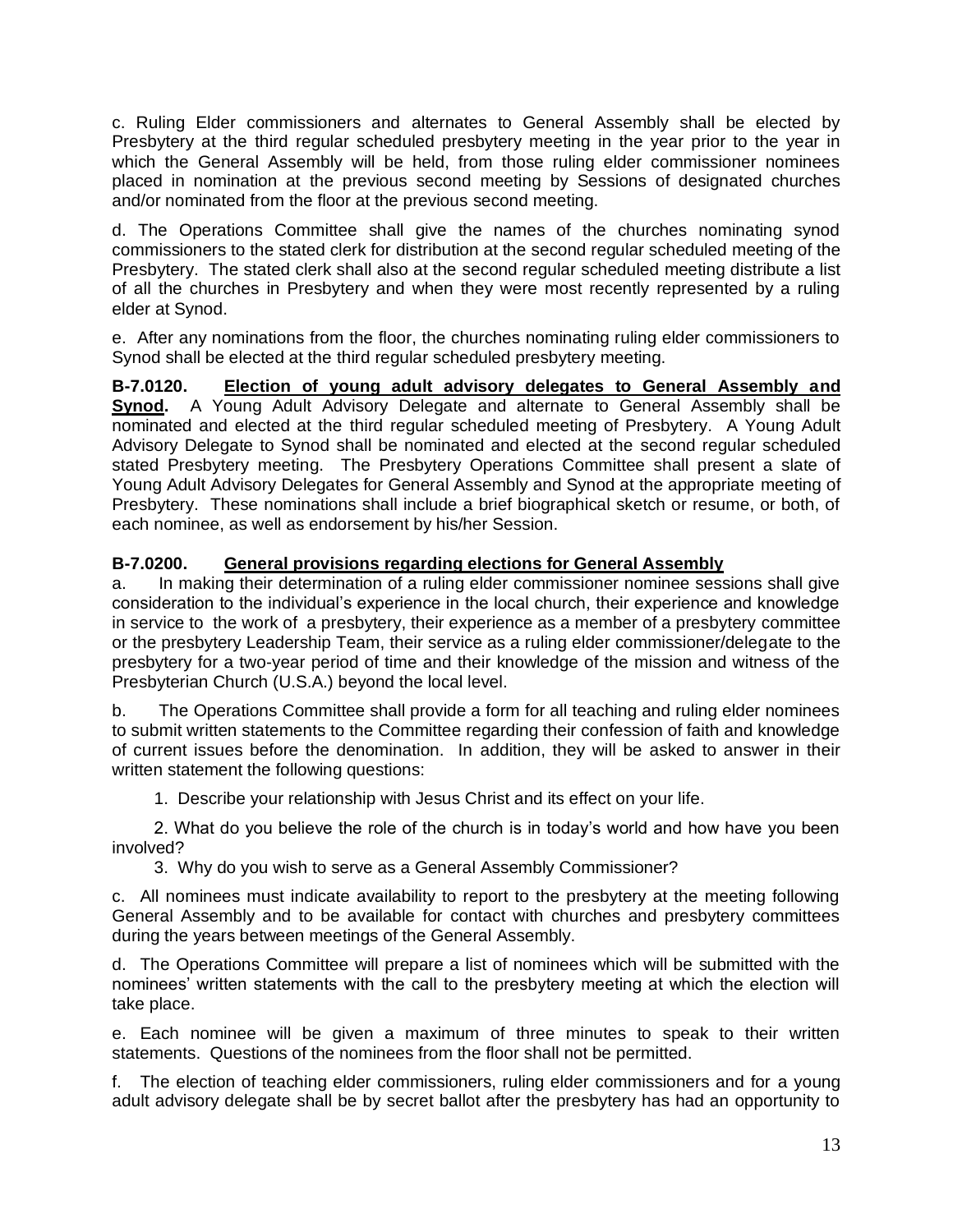hear the nominees in person.

g. Any nominee who receives a majority of votes in the first ballot shall be elected as commissioner. Whatever number of commissioners is to be elected, that number is elected providing those with the highest number of votes receive a majority of the ballots cast. If an insufficient number receive a majority of the ballots cast, then there will be a run-off election between the next ranking candidates whose votes total at least a majority of the ballots cast. Candidates ranked lower than these are eliminated from the run-off.

h. Alternate commissioners shall be chosen from those nominees who do not receive a majority vote.

i. In the event that a presbytery meeting is not scheduled during one of the months specified in this Article, the meeting scheduled for the nearest preceding month is the applicable meeting.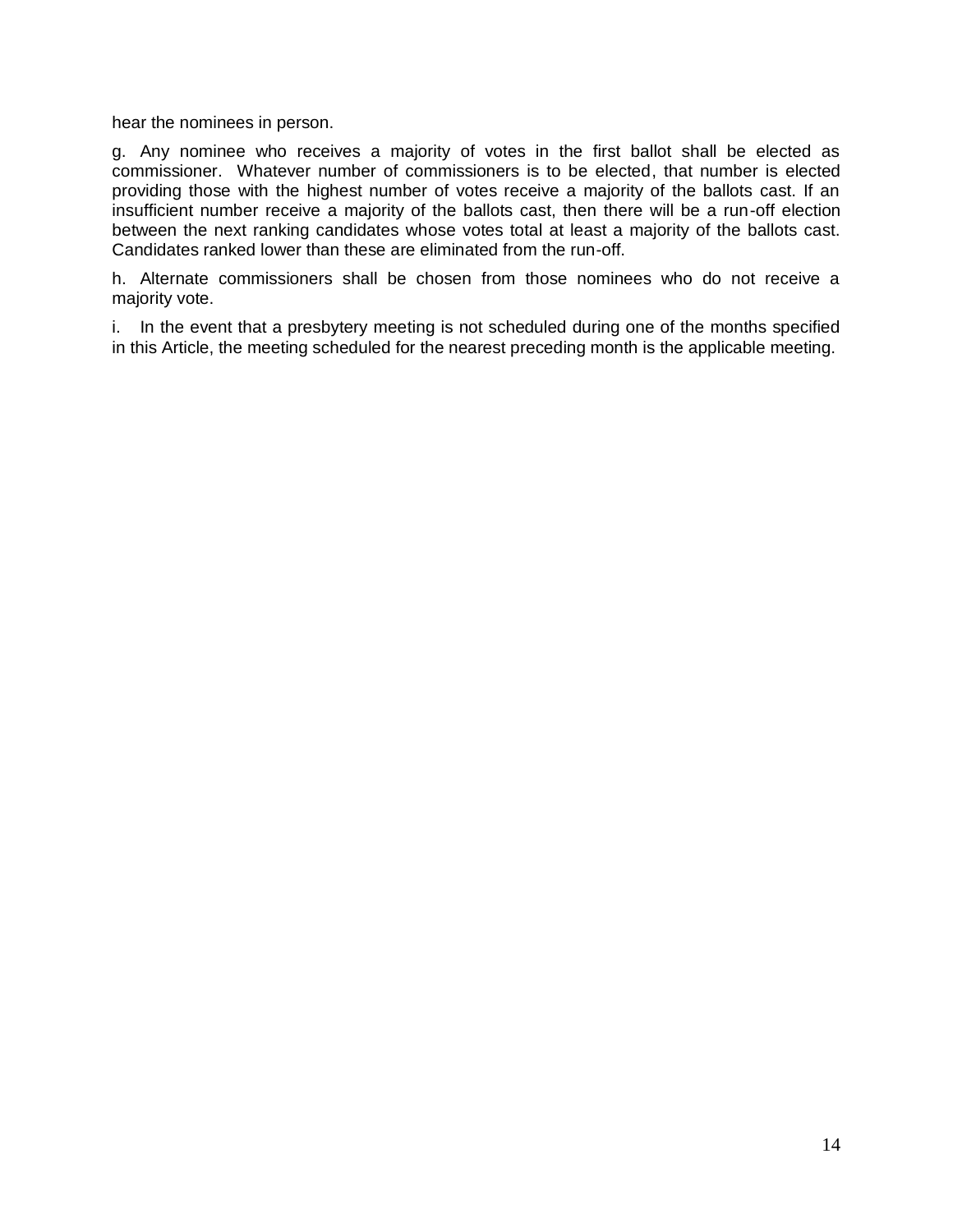## **ARTICLE VIII.**

#### **SPECIAL RULES**

**B-8.0100. Establishment of Temporary Administrative Commissions**. Presbytery may establish temporary commissions as provided in G-3.0109b. Temporary administrative commissions shall consist of not fewer than seven members, composed of ruling and teaching elders in numbers as nearly equal as possible. Commissions established for the purpose of ordaining and installing a teaching elder in permanent pastoral relations may consist of only five members.

- a. The quorum of the commission shall be established at the time of creation and shall be at least one more than one half of the members (*e.g.,* 4 of 7, 5 of 8).
- b. Presbytery shall state specifically the scope of power given the commission and its charge at the time of creation.

**B-8.0200. Appointment of Investigating Committee**. Upon report of the Stated Clerk that a written statement of an alleged offense has been received, any three of the following four (Moderator of Leadership Team, Moderator of Presbytery, Moderator-elect of Presbytery, Presbytery Pastor) in consultation with the Stated Clerk are authorized to appoint persons to serve on an Investigating Committee in accordance with the provisions of the *Rules of Discipline, Form of Government* D-10.0201b.

**B-8.0300. Constitutional Amendments.** In accordance with the approval of the Constitutional Amendments – 222nd General Assembly; 16-C.1, 16-C.2, 16-C.3, 16-C.4, 16- C.5, 16-C.6, 16-C.7, and 16-C.8, the Presbytery of Grand Canyon modifies its Bylaws, Manual of Operations, policies, and Commission/Committee handbooks and forms as follows:

**B-8.0300.1** The title "Teaching Elder" shall mean "Minister of Word and Sacrament" wherever found in singular or plural.

**B-8.0300.2** The title "Commissioned Ruling Elder" shall mean "Commissioned Pastor" wherever found in singular or plural.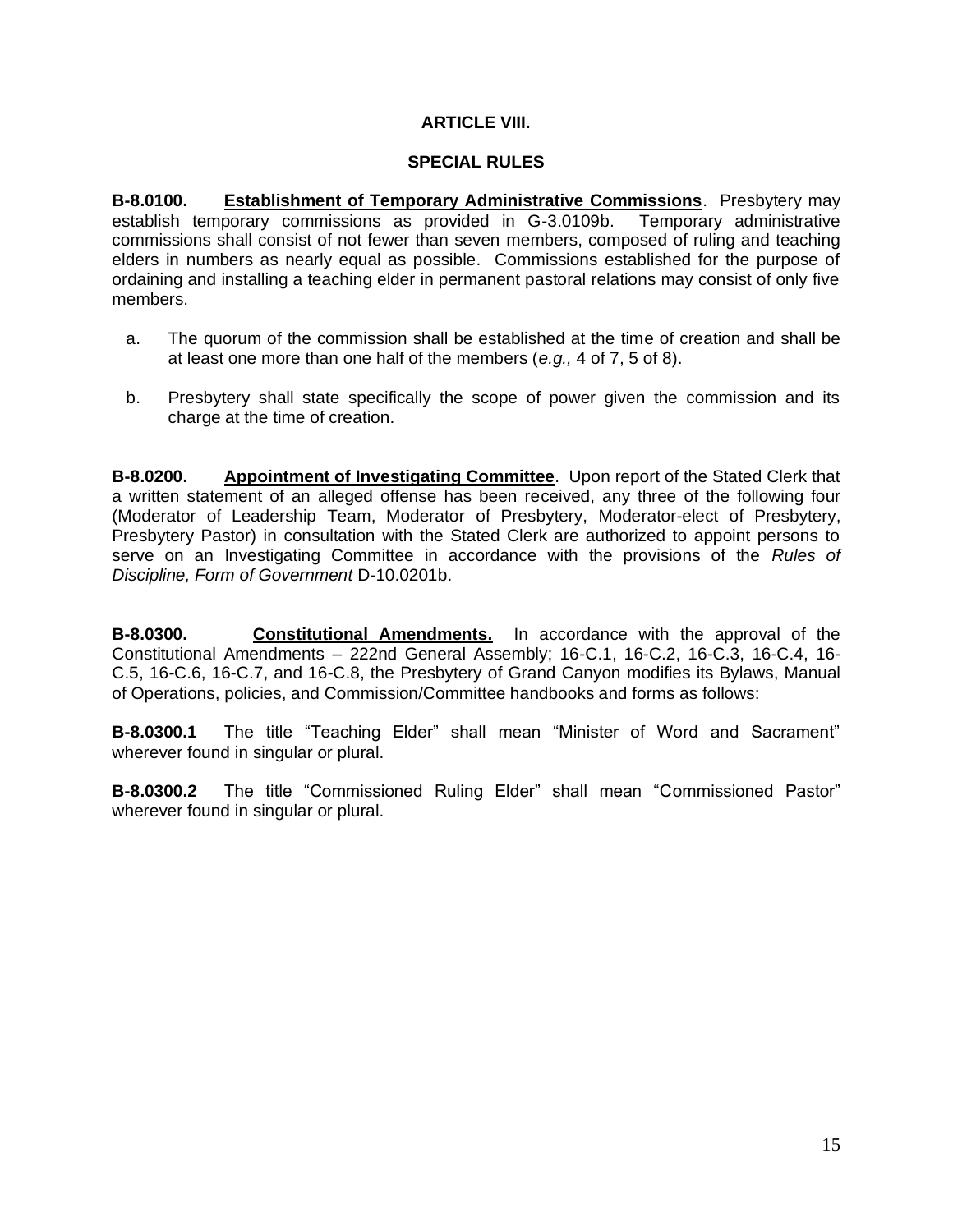## **ARTICLE IX.**

#### **POLICIES OF PRESBYTERY, TRUSTEES AND PRESBYTERY COMMITTEES**

## **PART 1. POLICIES OF PRESBYTERY**

**B-9.0100. Establishment of Policies**. Presbytery may establish policies establishing its procedures and governing its relations with other governing bodies of the Church, particular churches, ministers, members and other organizations and entities. All such policies shall be incorporated in the Manual of Administrative Operations.

**B-9.0110. Amendment of Policies**. Policies may be adopted, amended or stricken at any stated meeting of Presbytery by a two-thirds (2/3) vote of the members present, provided a fifty (50) day notice of the proposed changes has been given to the stated clerk in writing, and that copies of these proposed changes have been sent to teaching elders and clerks of session along with the call to the meeting at which they are to be voted on. All policies of Presbytery shall be filed with the stated clerk of Presbytery.

**B-9.0120. Suspension or Variance from Policies**. Variance from the policies of Presbytery may be granted in individual circumstances to particular churches, governing bodies or individuals as follows:

 a. By notice of such variance being sent with the call to the meeting at which they are to be voted on and the proposed variance being approved by a majority of the members of presbytery present and voting.

 b. By a two-thirds (2/3) vote of the members present and voting at any stated meeting of Presbytery, without prior notice.

 c. In accordance with the provisions of the policy, where the policy itself establishes a procedure for granting a variance.

**B-9.0130. Expiration of Policies**. All policies of the Manual of Administrative Operations, including amendments, expire at the first Annual Meeting after a period of five years from the date of the most recent adoption of the full Manual, unless renewed.

## **PART 2. POLICIES OF THE TRUSTEES**

**B-9.0200. Establishment of Policies**. The Trustees may establish policies governing the purchase, sale, maintenance and use of the property of Presbytery and establishing procedures and governing their relations with other governing bodies of the Church, particular churches, teaching elders, members and other organizations and entities.

**B-9.0210. Amendment of Policies**. Policies may be adopted, amended or stricken at any stated meeting of the Trustees by a two-thirds (2/3) vote of the members present, provided a fifty (50) day notice of the proposed changes has been given to the Secretary of the Trustees in writing, and that copies of these proposed changes have been sent to the stated clerk along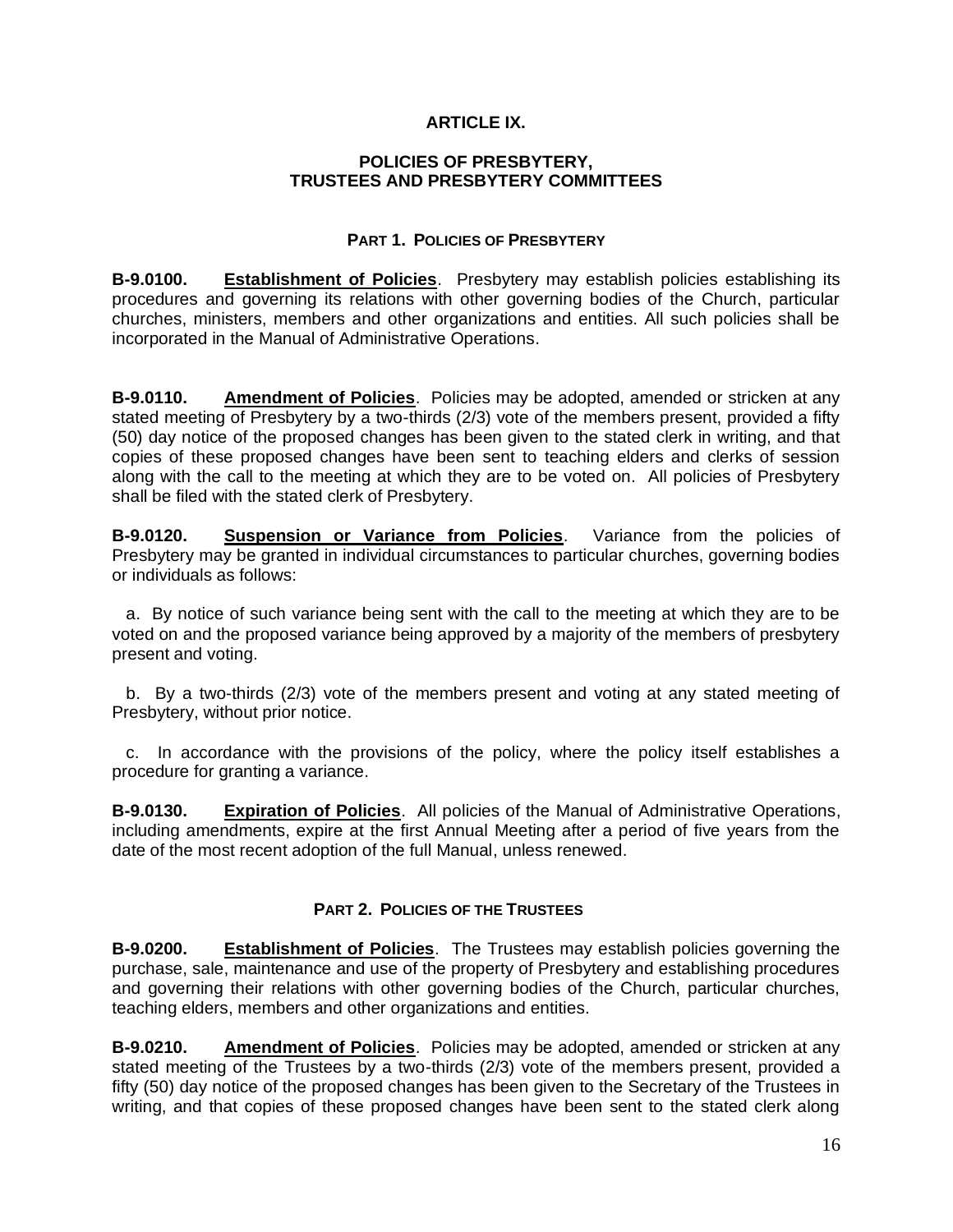with the call to the meeting at which they are to be voted on. All policies of the Trustees shall be filed with the stated clerk of Presbytery.

**B-9.0220. Suspension or Variance from Policies**. Variance from the policies of the Trustees may be granted in individual circumstances to particular churches, governing bodies or individuals as follows:

 a. By notice of such variance being sent with the call to the meeting at which they are to be voted on and the proposed variance being approved by a majority of the members of the Trustees present and voting.

 b. By a two-thirds (2/3) vote of the members present and voting at any stated meeting of the Trustees.

 c. In accordance with the provisions of the policy, where the policy itself establishes a procedure for granting a variance.

**B-9.0230. Expiration of Policies**. All policies of the Trustees shall expire at the first Annual Meeting after a period of five years from the date of original adoption unless renewed.

## **PART 3. POLICIES OF PRESBYTERY COMMISSIONS, COMMITTEES, TEAMS AND NETWORKS**

**B-9.0300. Establishment of Policies**. Presbytery commissions, committees, teams and networks may determine their officers, procedures and process for actions within their delegated spheres of responsibility. When such entities establish substantive policies, such policies shall be subject to review and approval by the Presbytery.

**B-9.0310. Amendment of Policies**. Policies may be adopted, amended or stricken at any stated meeting, as follows:

 a. A Presbytery commission, committee, team or network may propose a new policy or changes to an existing policy by a two-thirds (2/3) vote of the members present, provided notice of the proposed changes has been given in writing to the members of the commission, committee, team or network and the stated clerk of Presbytery.

 b. Following adoption of the proposal by the Presbytery commission, committee, team, or network the policy must be ratified by a vote of the members of Presbytery, provided notice of the proposed policy or change in policy has been given to the stated clerk of the Presbytery in writing and distributed with the call of the meeting at which the Presbytery will consider the proposed policy or change.

 c. All policies of Presbytery commissions, committees, teams or networks shall be filed with the stated clerk of Presbytery.

 d. Policies of Presbytery commissions, committees, teams or networks may be amended by Presbytery at any stated meeting.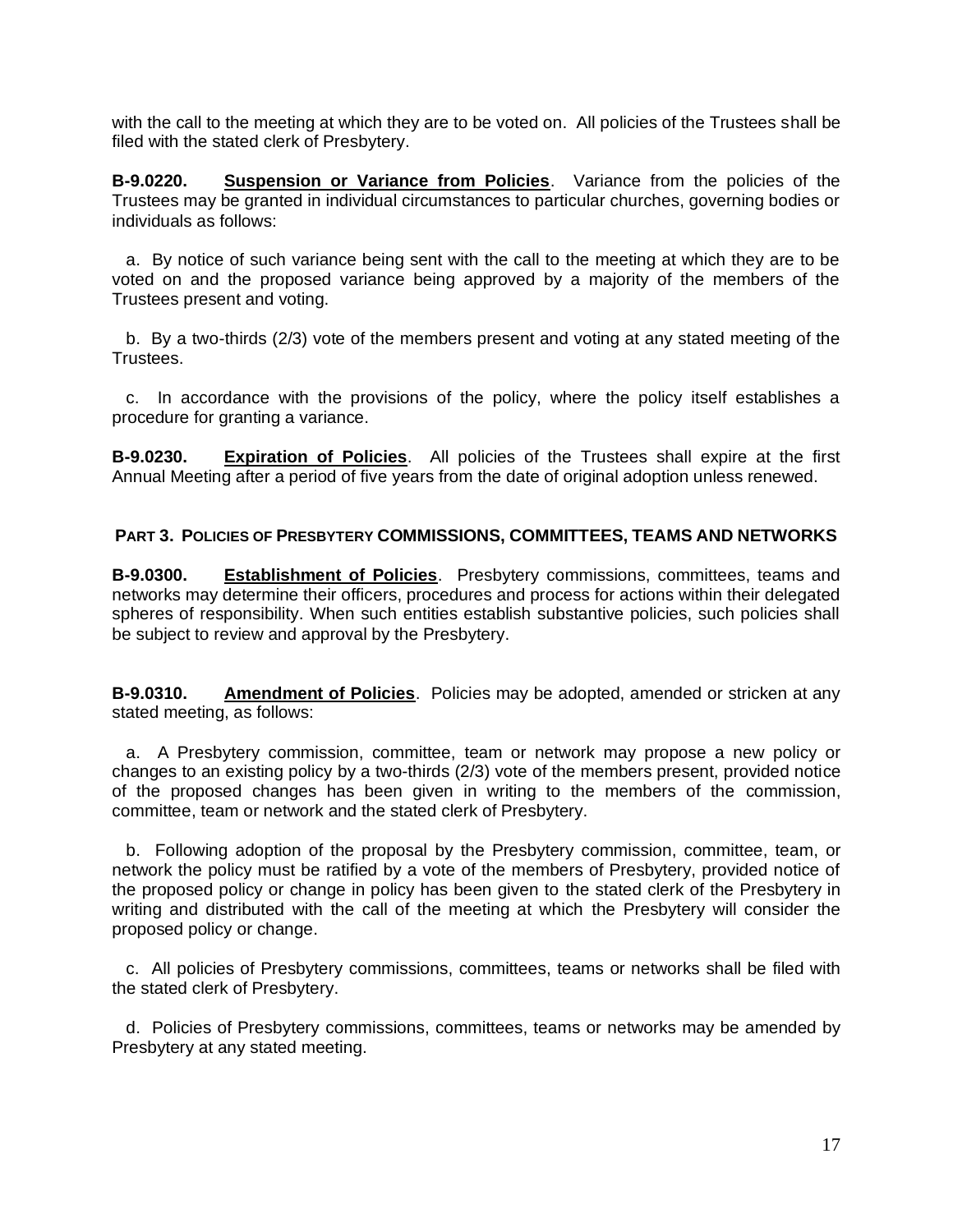**B-9.0320. Suspension or Variance from Policies**. Variance from the policies of Presbytery commissions, committees, teams or networks may be granted in individual circumstances to particular churches, governing bodies or individuals as follows:

 a. By notice of such variance being sent with the call to the meeting at which they are to be voted on and the proposed variance being approved by a majority of the members present and voting.

 b. By a two-thirds (2/3) vote of the members present and voting at any stated meeting of the Presbytery commission, committee, team or network.

 c. By a two-thirds (2/3) vote of the members present and voting at any stated meeting of Presbytery Leadership Team.

d. By a majority vote of the members present and voting at any stated meeting of Presbytery.

 e. In accordance with the provisions of the policy, where the policy itself establishes a procedure for granting a variance.

**B-9.0330. Expiration of Policies**. All policies of Presbytery commissions, committees, teams or networks shall expire at the first Annual Meeting after a period of five years from the date of original adoption unless renewed.

### **PART 4. ENFORCEMENT OF POLICIES**

**B-9.0400. Enforcement of policies.** No policy shall be enforced by or against any person, church or governing body or instrument of Presbytery unless it is included in these bylaws or the Manual of Administrative Operations.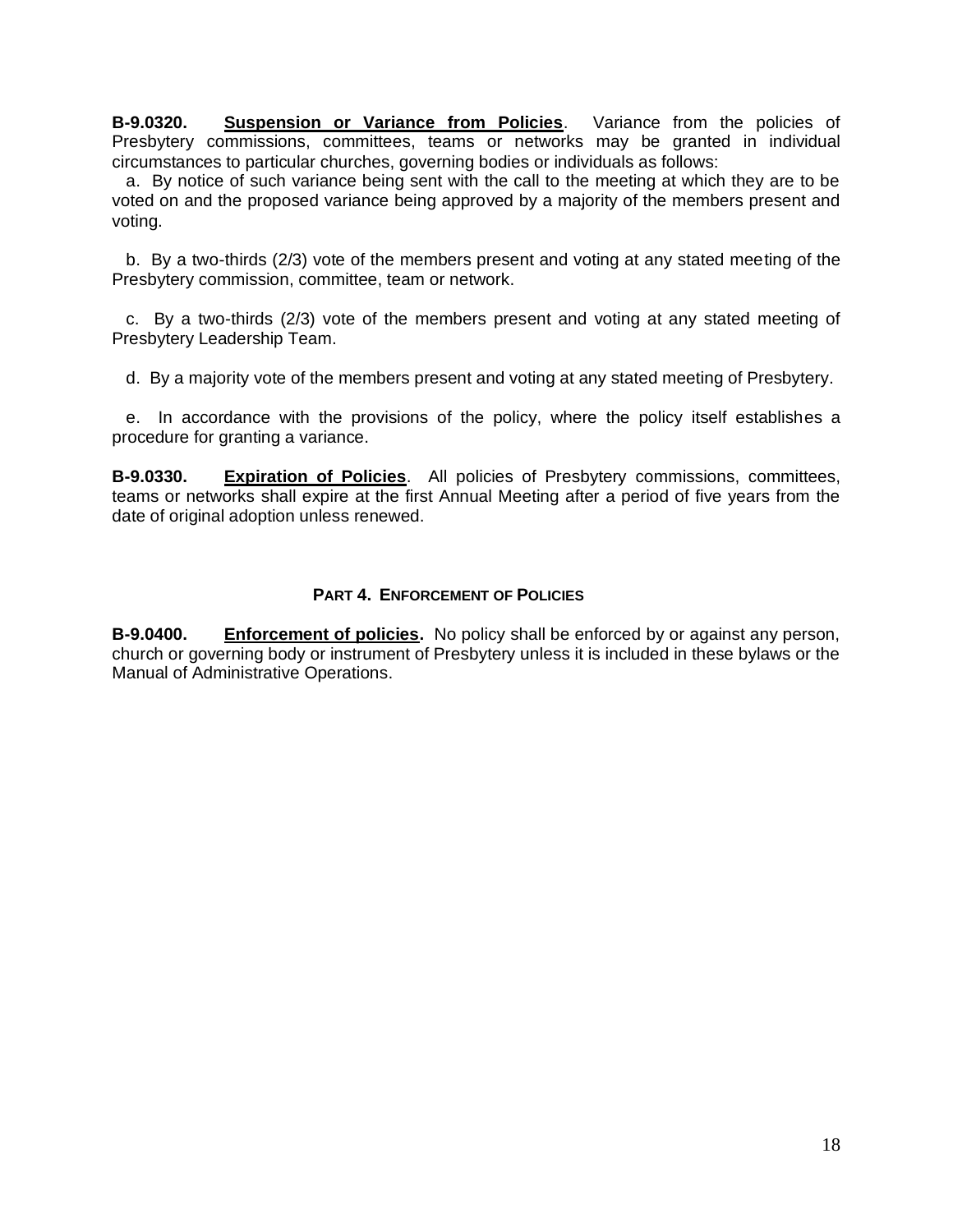## **ARTICLE X.**

#### **PARLIAMENTARY AUTHORITY**

#### **PART 1. GENERAL PARLIAMENTARY AUTHORITY**

**B-10.0100. Parliamentary Authority; Precedence of Authorities**. The Presbytery of Grand Canyon shall be governed by the *Book of Order*, the Bylaws, the Manual of Administrative Operations and Roberts Rules of Order (Newly Revised), in that order.

#### **PART 2. SPECIAL RULES OF ORDER**

**B-10.0200. Special Rules of Order**. The Presbytery may adopt, under the procedures set forth pursuant to Article XI, special rules of order for the conduct of its business. The special rules of order shall be treated as regular Rules of Order and shall have the priority or privilege granted to equivalent rules pursuant to Roberts Rules of Order (Newly Revised). The special rules of order shall be set forth in the Manual of Administrative Operations.